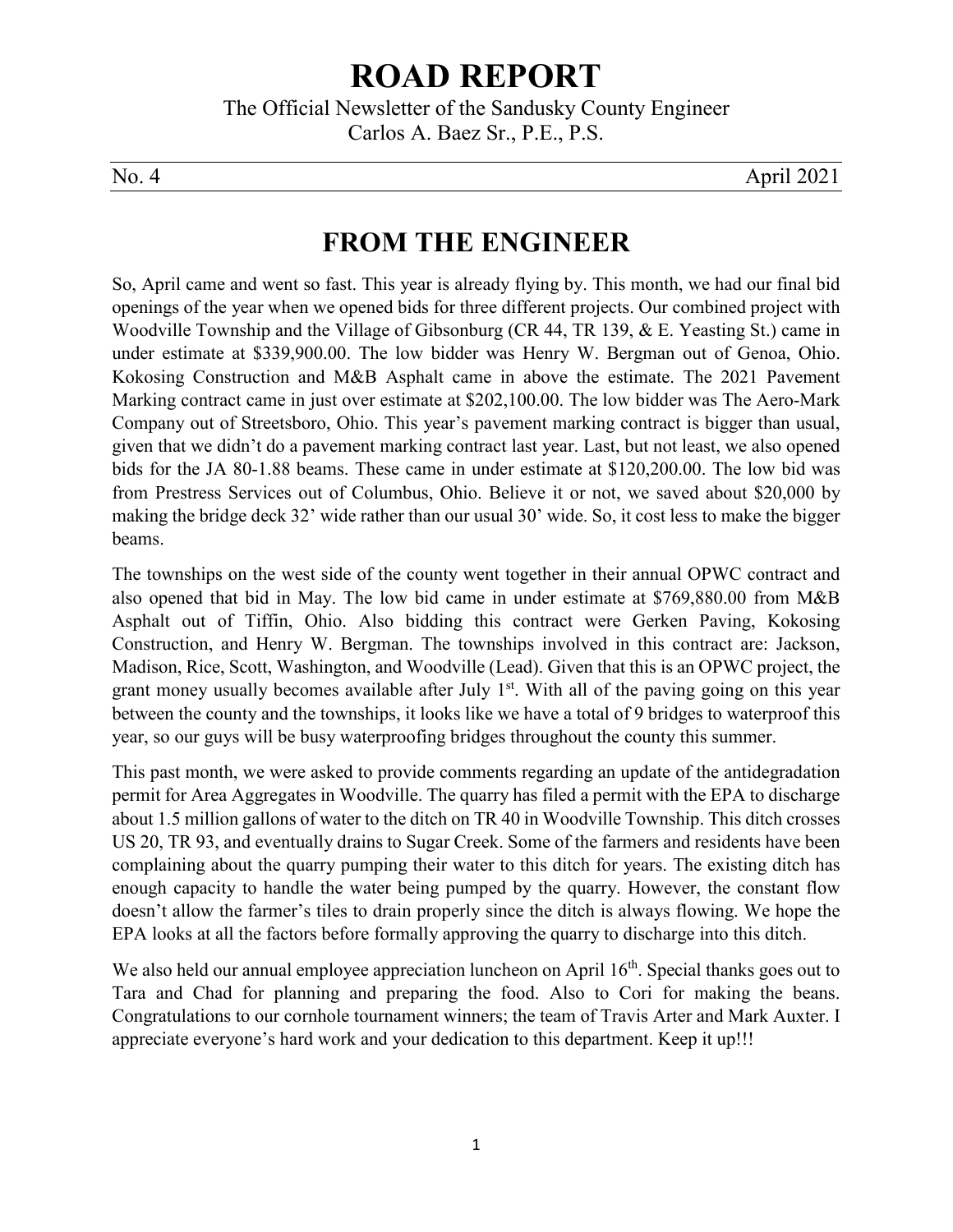## **FROM THE ROAD SUPERINTENDENT**

Since the last Road Report, the excavator crew finished up the ditch enclosure along CR 260. We have moved the big excavator as well as the mini excavator up to CR 294 for culvert replacements. Unfortunately, some of these 12" culverts required the big excavator due to the depth and soil conditions. We have replaced six culverts between CR 175 and SR 101. All of these still need spot paved yet. We also reset a 21" RCP end pipe by the Turnpike. Now the guys are north of CR 247 by the Townsend Township House replacing a 12" VCP to an 18" RCP and two 3'x3'x4' catch basins. This was an upgrade Townsend Township asked for to help drain the area around their new building. Townsend Township will be adding a second outlet to this system as soon as the wheat comes off this summer. We still have a 24" culvert to replace and a 30" extension to complete before CR 294 gets paved this year.

As of Monday, May 3, 2021, all of the beams have been poured for RY 260-4.42 Bridge. The last set will be moved out of the barn on Monday. The removal of the old beams and the setup of the new beams will start as soon as we wrap up the culverts on CR 294.

Perry has been busy in the Sign Shop. The new radar detection system is up and running for the Hayes & Brush St./Michaels Dr. traffic light. What a treat it was running those wires through the conduit. He also has the new solar pedestrian crosswalk signs ready to be installed on Buckland Ave. for Lutz School. Those should be going up in the next few weeks. Another system he is working on that you will see soon for the Lutz and Lakota school zones will be speed sensors. These will display the MPH of vehicles coming into the school zones. He is also trying to keep up on other sign maintenance as well.

#### *~ Miscellaneous Road Work ~*

- Worked with Dean digging for survey points on CR 260 and CR 294.
- Hydro seeded areas (ditch cleanings, culvert projects, also spots for City of Fremont).
- Finished the ditch enclosure along CR 260.
- Plows and salters were washed, oiled, and put away for the season (actually had to hook trucks back up on April  $20<sup>th</sup>$  with a threat of snow).
- Tim leveled spoils on Overmyer Ditch and Meyer Ditch.
- Spot bermed and touched up culvert trenches, as needed.
- Roadside mowing has started. Mowers started over east.
- Dirt work was completed on Fangboner Rd behind the curb and gutter that was installed by Smith Paving.
- Trying to keep the areas around town mowed, plus our yard.
- We did send a few trucks out on April  $21<sup>st</sup>$  for the snow. Mainly over east for our overpasses and bridges. We also had a few tree branches and trees come down due to the snow that we cleaned up.
- Tile was fixed on Napoleon Rd.
- The drains and floor was cleaned in Building #9.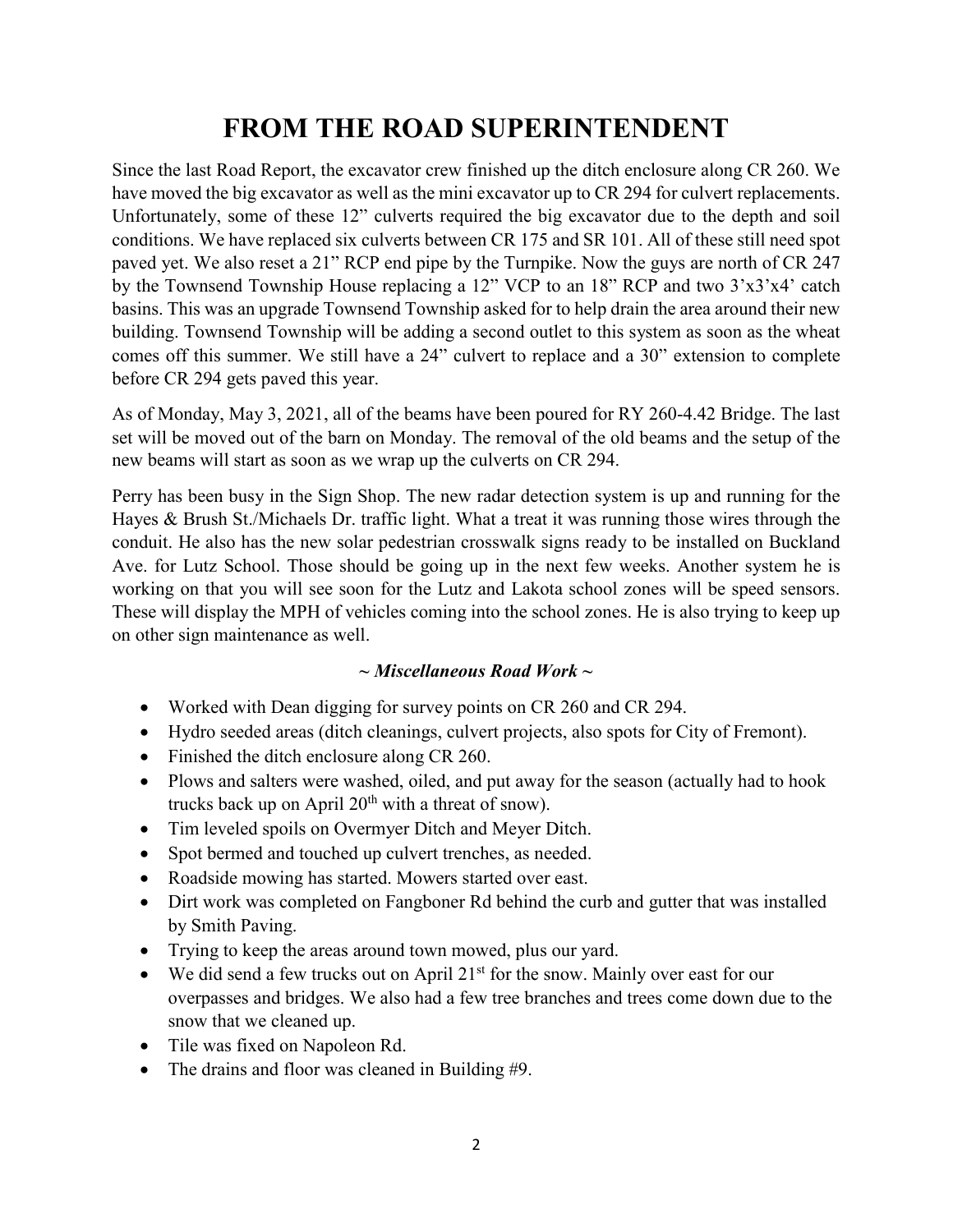### **FROM THE CIVIL ENGINEER**

Carlos and Elizabeth attended a fatality review meeting for the county recently. These meetings occur quarterly with other county offices. Thankfully, very few fatalities occurred on county roads in 2020 and none have occurred so far in 2021. In 2020, there was one involving the intersection of CR 247 and SR 510. We review crash reports to see if there were any factors that could be remediated by our office. Ongoing crashes were occurring at SR 101 and CR 175, so in 2017 some design changes were implemented to make it safer. The fatality in 2018 involving CR 198 and the bypass led to the safety funding for an eastside bypass fix with design currently underway and construction coming up in a few years. Back in 2016, a fatal crash involving TR 124 and CR 141 has led to us recently taking a further look at the stop sign and yield sign combination and whether that intersection signage can be updated.



### **FROM THE SIGN SHOP**

- Installed new radar loop sensors on poles at the traffic light of Hayes and Brush St. ahead of the grinding of Michaels Dr. for paving.
- Rapid Fire lights for the Lutz school zone crosswalk have been assembled and are waiting on installation after concrete work.
- Lights and sign assemblies have been moved up in preparation of new Radar Speed Assemblies being added to Lutz and Lakota School zone lights. All of this work being done will make our school zones safer for our kiddos!
- Keeping up with damaged or stolen signs on a regular basis.



*Congratulations to Travis and Mark on being the 2021 Cornhole Champions! Check out that trophy!*

*Congratulations to our 2021 Cornhole Tornament Runner-Up Team: Jenna and Chad! (Pictured with their complimentary jar of Sour Patch Kids candy)*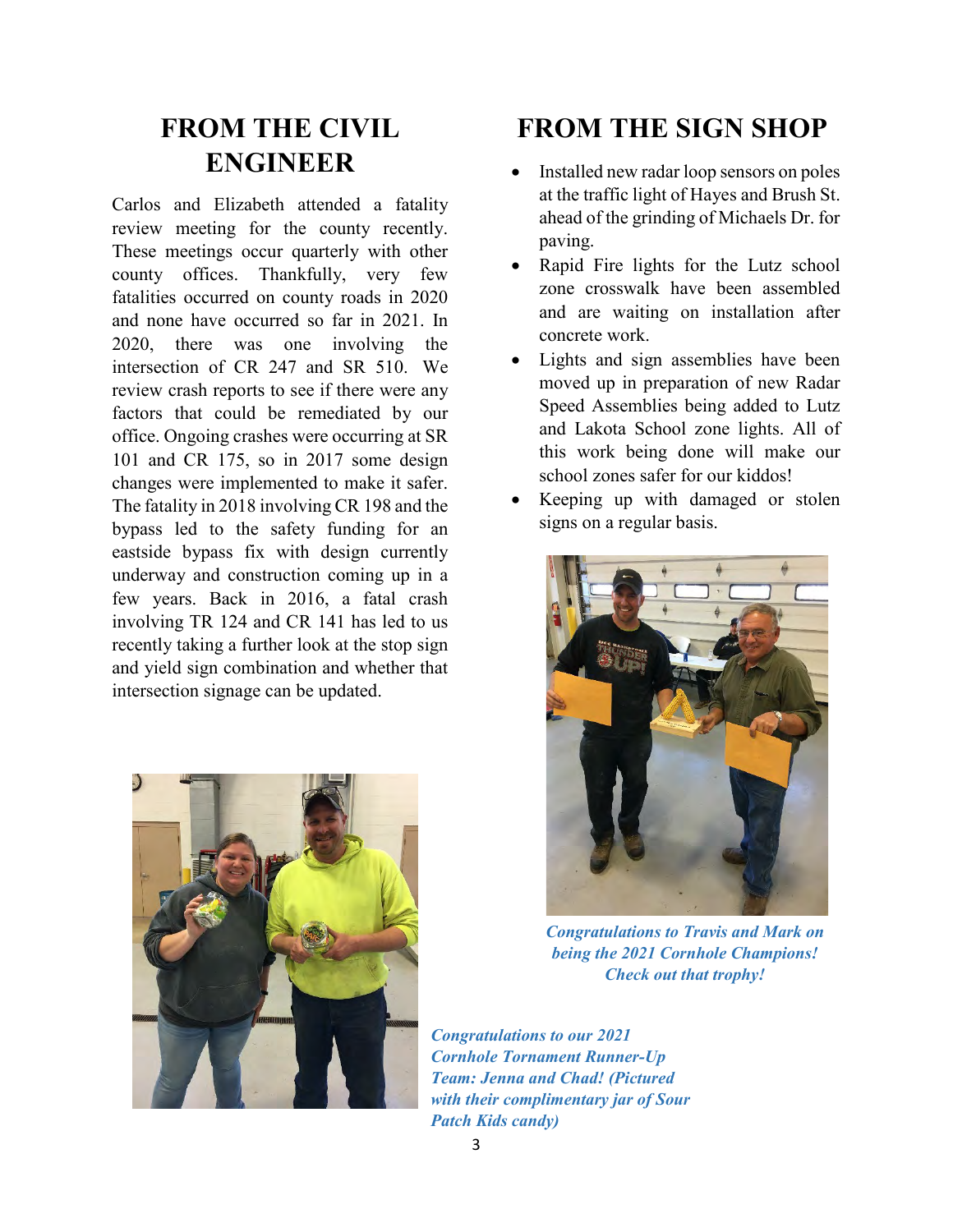## **FROM DITCH MAINTENANCE**

The Ditch Maintenance Department has had a busy month! Lee and Cody have:

- Installed over 1,200 feet of tile, replacing over 100 tile outlets with the mini excavator
- Used the mini excavator to clean out downed trees on JW Overmyer Ditch
- Picked up and hauled multiple loads of rocks on the Gries Ditch and Bowe Ditch from the dip out earlier this year
- Caught up on the seeding of banks, spreading about 500 pounds of seed
- Hauled multiple loads of Rip Rap for the FH Bartson Ditch
- Inspected the Scherz Ditch in Townsend Township
- Flagged pipes for any contractor working on dip outs
- Got the spraying equipment all ready to start spraying next week

This week, Lee and Cody got to get the row boat out of the barn that I don't believe has been used for at least 15 years, but I could be wrong. They inspected Sugar Creek in Ottawa County for a petition ditch we are working on. The section they inspected is mostly wooded. They had to get out of the boat numerous times to drag it over or around all of the log jams as they rated them according to size for our project. I believe it was much more efficient to use the row boat than if they were to walk the 6.5 miles they traveled. They were in the boat on Sugar Creek approximately 8 hours total. They also recently inspected a mile stretch of Big Mud south of 41 that may need some work done.

So far in 2021, the Ditch Maintenance Department has dipped out 22 miles of ditches.



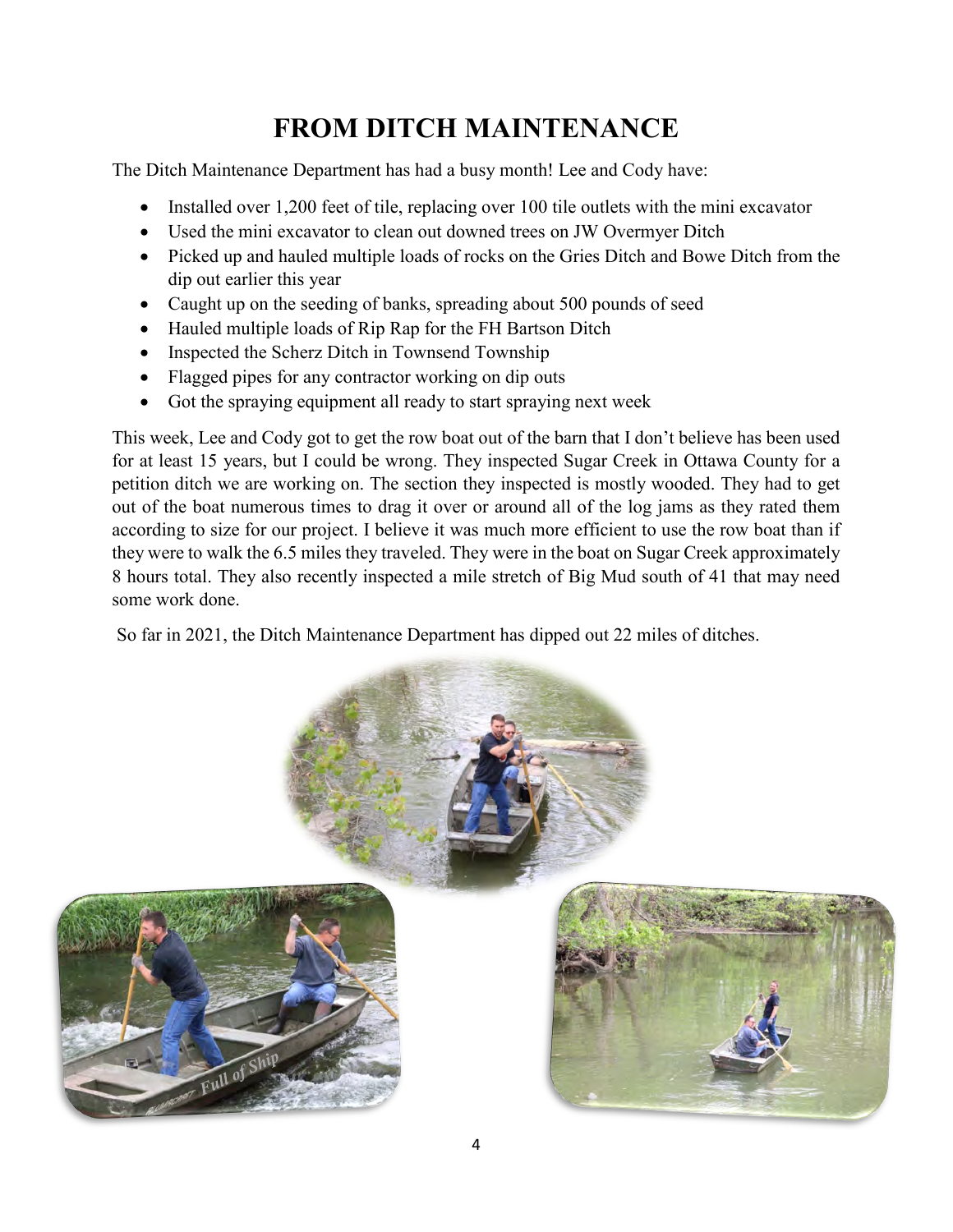## **FROM THE OFFICE MANAGER**

Hello All! On April 1<sup>st</sup>, I was lucky enough to earn the title "Office Manager" due to the retirement of Kristine Randolph. I was fortunate enough to be able to learn from Kris prior to her retirement, and am so thankful for the guidance she has given me. I would like to thank Carlos for entrusting me with this position, and for his guidance as well. Even when I was in the Clerical Specialist position, Carlos took the time to educate me on our policies and procedures (contracts, road maintenance, personnel, etc.). I appreciate the time he took to invest in my future. He helped to set me up for success, and I am grateful for that. I would also like to thank each of the Sandusky County Engineer's employees for making this a great place to work! There is not a day that I dread coming into work, because the employees make it so welcoming and fun. *Yes, I said FUN.* We have a great group! Moving forward, please know that I am here for you if an issue or concern arises.

*Sincerely,* 

- *Tara Shanahan* 

**Income Comparison** (March) 2021 - \$1,396,028

2020 - \$1,545,351

#### **Health Insurance:**

May's Promotional Theme is Maintaining Mental Health.

The Achieve Solutions website contains many informational articles. Log onto [www.achievesolutions.net/jhp](https://protect-us.mimecast.com/s/exX2CW60GXhPpMfxEoIZ?domain=achievesolutions.net) to locate the array of information.

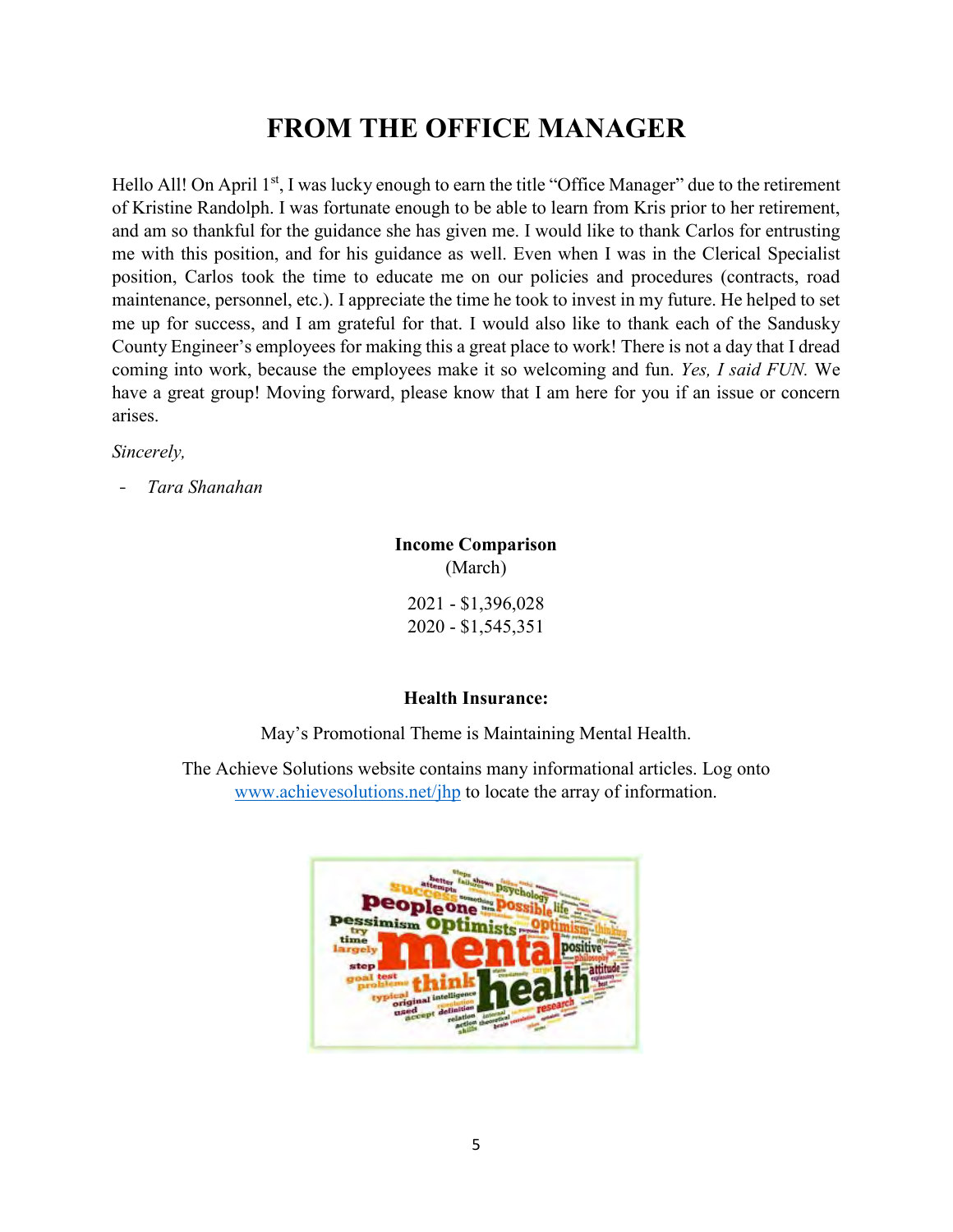

Dean Silva May 22<sup>nd</sup><br>Dave Meyer May 26<sup>th</sup> Dave Meyer



Jimmy Sanford May 22<sup>nd</sup>

#### **BREAK TIME**

*Can you solve these riddles?*

**1) You see a boat filled with people. It has not sunk, but when you look again you don't see a single person on the boat. Why?**



**2) Solve this riddle by guessing the opposite of each word below:** 

| <b>Always</b> |  |
|---------------|--|
| Coming        |  |
| From          |  |
| <b>Take</b>   |  |
| Me            |  |
| Down          |  |

Once you have solved the  $2<sup>nd</sup>$  riddle, go to the link listed below.

#### **[https://www.youtube.com/watch?v=](https://www.youtube.com/watch?v=eBGIQ7ZuuiU) [eBGIQ7ZuuiU](https://www.youtube.com/watch?v=eBGIQ7ZuuiU)**



*The beautiful display of the Cornhole Champion trophy*



# **MAD***<b>ELIBS* **VACATIONS**

|                               | A vacation is when you take a trip to some $\frac{1}{\sqrt{1-\frac{1}{c}}\sqrt{1-\frac{1}{c}}\sqrt{1-\frac{1}{c}}}}$ place |                       |
|-------------------------------|----------------------------------------------------------------------------------------------------------------------------|-----------------------|
|                               | with your <b>APJECTIVE</b> Family. Usually you go to some place                                                            |                       |
|                               |                                                                                                                            |                       |
|                               |                                                                                                                            | NOUN                  |
|                               | A good vacation place is one where you can ride PLURAL NOUN                                                                |                       |
|                               |                                                                                                                            |                       |
| or play                       | __ or go hunting for                                                                                                       | PLURAL NOUN . I like  |
| GAME                          |                                                                                                                            |                       |
|                               | to spend my time $\frac{1}{\sqrt{ERB}}$ ENDING IN "ING" $\frac{1}{\sqrt{ERB}}$ ENDING IN "ING"                             |                       |
|                               |                                                                                                                            |                       |
|                               | When parents go on a vacation, they spend their time eating                                                                |                       |
|                               |                                                                                                                            |                       |
| three                         | PLURAL NOUN a day, and fathers play golf, and mothers                                                                      |                       |
| sit around                    | $\overline{\text{VERB}}$ ENDING IN "ING" . Last summer, my little brother                                                  |                       |
| fell in $a$ /an $\frac{a}{b}$ |                                                                                                                            |                       |
| PART OF THE BODY<br>over his  |                                                                                                                            |                       |
|                               |                                                                                                                            |                       |
| A PLACE                       | $\frac{1}{\sqrt{2}}$ , and I will practice $\frac{1}{\sqrt{2}}$ is a paping in $\frac{1}{\sqrt{2}}$ . Parents              |                       |
|                               | need vacations more than kids because parents are always very                                                              |                       |
|                               | and because they have to work                                                                                              |                       |
| <b>ADJECTIVE</b>              |                                                                                                                            | <b>NUMBER</b>         |
|                               | hours every day all year making enough                                                                                     | to pay<br>PLURAL NOUN |
| for the vacation.             |                                                                                                                            |                       |

6